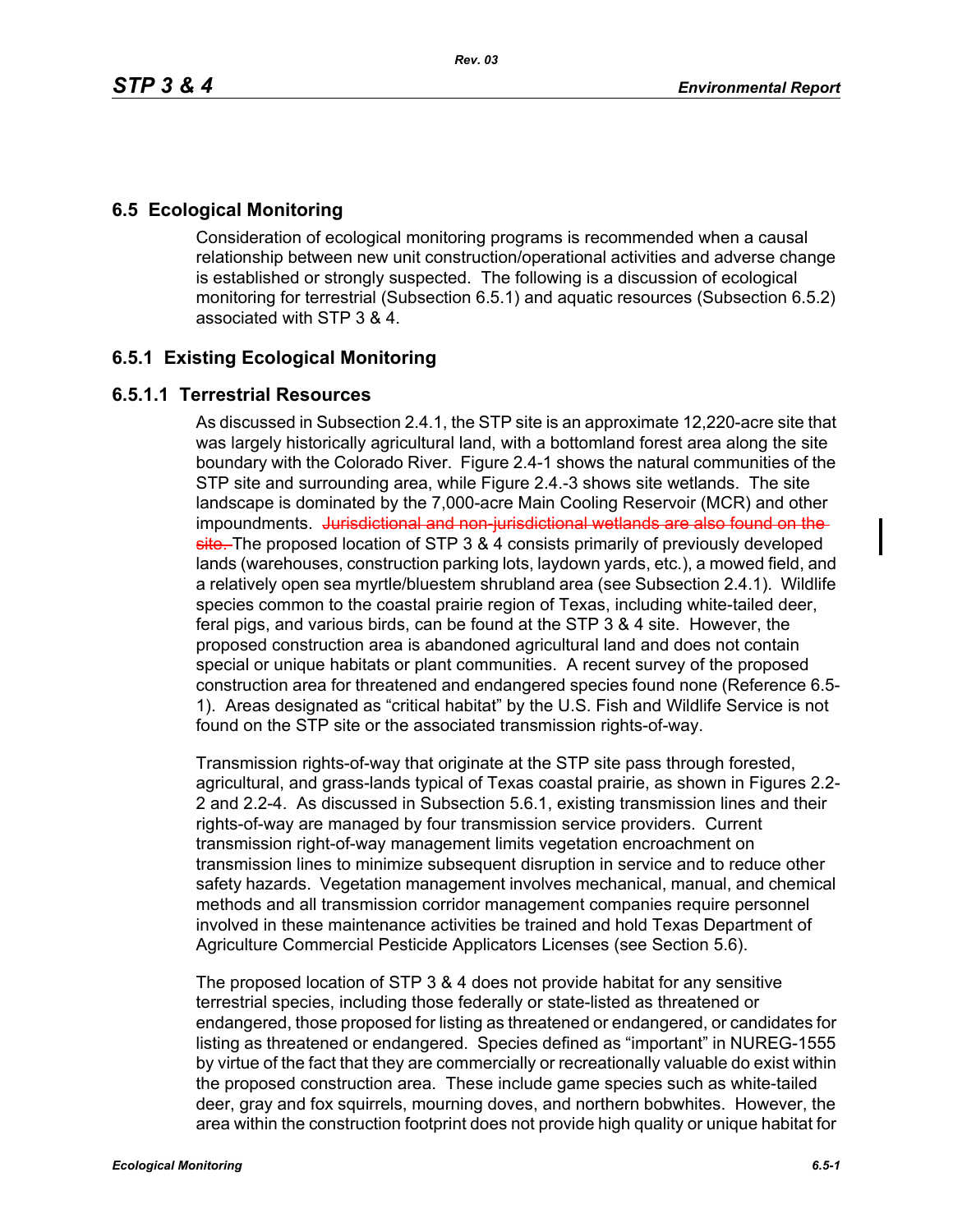$\mathbf I$ 

these game species. Also, the proposed construction area's value as wildlife habitat is diminished by its proximity to STP 1 & 2 and associated infrastructure, with their human activity and noise.

A single non-jurisdictional wetland of 0.165 acre plus severalSeveral drainage ditches are located within the construction footprint of STP 3 & 4 (Reference 6.5-1, see also Subsection 4.3.1). Other non-jurisdictional Twenty-nine wetlands and the relocated Little Robbins Slough are near the construction footprint. No other important habitats as defined by NUREG-1555 exist within the proposed construction area.

Regulatory agencies have not required ecological monitoring of the STP site or its associated transmission rights-of-way since the period of reservoir filling (mid-1980s) and there is no ongoing monitoring.

#### **6.5.1.2 Aquatic Resources**

STPNOC is currently conducting studies of aquatic communities in the vicinity of the STP site to support the STP 3 & 4 license application to the NRC. These studies are to assess the potential environmental impact of licensing STP 3 & 4 as required by the National Environmental Policy Act. The following aquatic studies will be conducted over the 2007-2008 timeframe.

STPNOC has commissioned ENSR Corporation (Houston, Texas) to survey the fish of the MCR, shown in Figures 2.4-1 and 2.4-2. The 7,000-acre MCR will be sampled based on five fixed sampling stations (circulating water intake area, circulating water discharge area, makeup water area, central levee area, and blowdown area) and three distinct sections (or regions) of the MCR. Sampling began in spring 2007 and will be repeated quarterly (summer, fall, winter, spring) for one year.

Four diverse gear types are used to collect aquatic samples, ensuring that a range of habitats is sampled. Paired otter trawls are being used to sample five fixed and five random stations each quarter. Experimental monofilament gill nets (multiple panels, different mesh sizes) are used to sample each of the three MCR regions quarterly. A large (100-foot- long by 20-foot-long) purse seine is used to sample each region of the MCR each quarter. Standard wire minnow traps are used to sample small fish in the littoral zone of the MCR. These traps are placed adjacent to gill net sets in each region of the MCR on a quarterly basis. The study is intended to yield a list of fish species present, a measure of species richness, and an assessment of relative abundance, as indicated by catch-per-unit effort.

An impingement and entrainment study began in spring 2007 at the Circulating Water Intake Structure to assess potential seasonal impact on aquatic species from operations of the intake structure. These studies will continue to be conducted biweekly or monthly—depending on the season—for one year. Operations personnel will be assisting in the study by operating the traveling screens at frequencies selected to assess impingement on the screens.

Sampling of fish in the Colorado River was conducted beginning in late summer 2007 and will continue through the end of the year to assess fish populations in the lower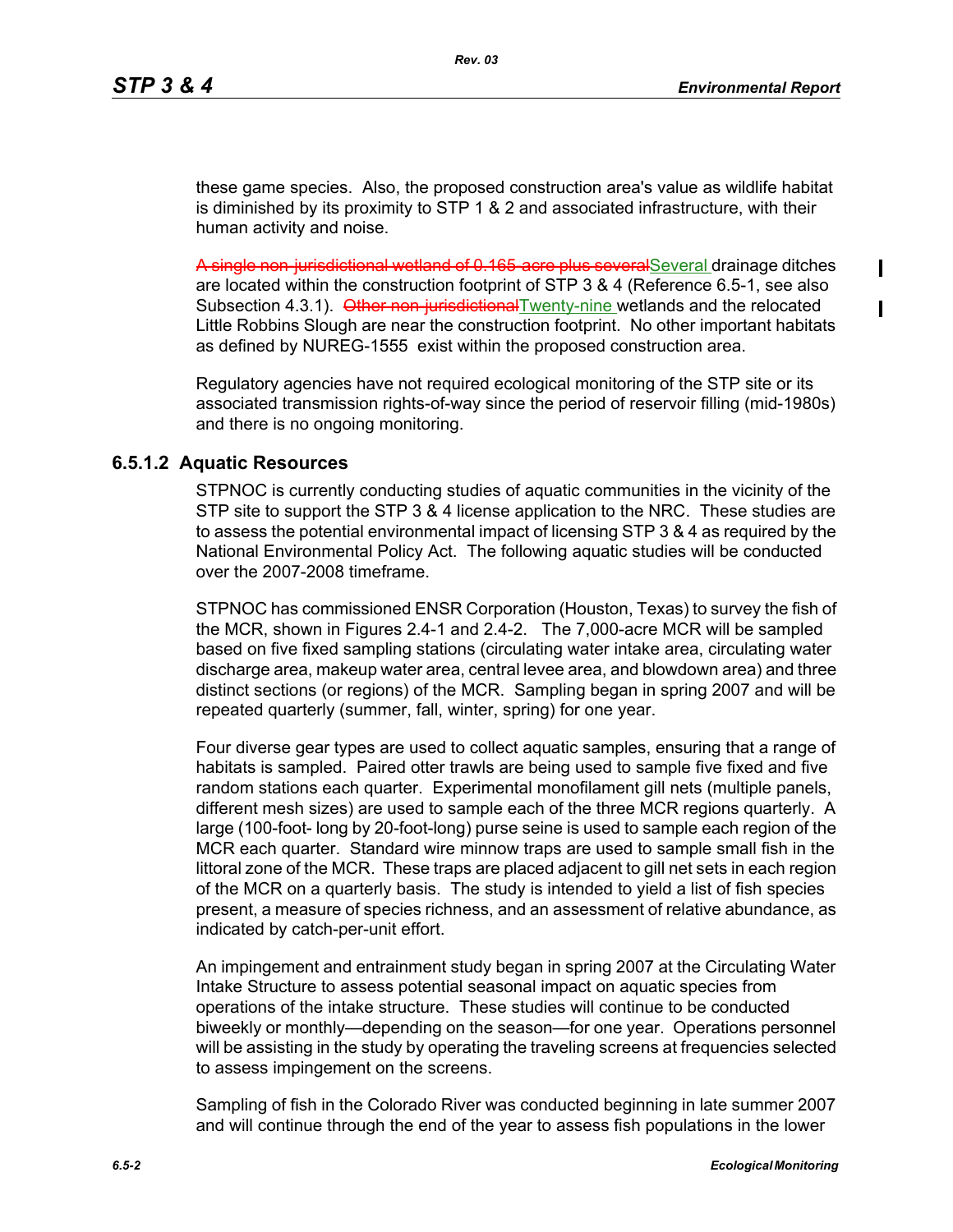Colorado River that may be impacted by operation of the Reservoir Makeup Pumping Facility (RMPF). This sampling is intended to supplement lower Colorado River fish surveys planned by Texas Parks and Wildlife Department's (TPWD) Coastal Division. The TPWD initially planned to begin fish sampling in late spring or early summer of 2007, but now expects to begin sampling in 2008. Figure 2.4-2 shows the reach of the lower Colorado River that will be sampled by the TPWD.

## **6.5.2 Construction, Preoperational, and Operational Monitoring**

#### **6.5.2.1 Terrestrial Resources**

The STP 3 & 4 area consists primarily of previously developed lands, a mowed field, and abandoned agricultural lands that have converted to sea myrtle/bluestem shrubland. The resulting diversity of plant species in this area is relatively low. Similarly, the STP 3 & 4 area does not provide exclusive habitat for rare or important species; however, game species common to Texas coastal prairie may be minimally impacted. Therefore, construction will not reduce the local or regional diversity of plants or plant communities. The potentially impacted sea myrtle/bluestem shrubland in the construction footprint is also commonly available at other locations on the STP site as well as offsite. Thus, the potential displacement and construction-related mortality of wildlife will be small relative to regional wildlife populations. Within the construction footprint, one large drainage ditch will be relocated, and a small  $\leq 0.2$ acre) non-jurisdictional wetland will be filled (see Subsection 4.3.1). Potential impacts to other wetlands in and near the STP 3 & 4 site will be minimized by best construction management practices employed by STPNOC during construction activities.

Operation of STP 3 & 4 will result in a 2-foot increase in water level in the MCR (see Subsection 4.3.1). However, this increase is not expected to negatively impact the waterbirds nesting on the internal dikes or the waterbirds that forage, drink, or rest in the reservoir.

No important species (other than previously discussed common game species) or habitats will be negatively impacted by construction or operation of STP 3 & 4. Since the plant community on the site does not comprise high quality habitat, monitoring of terrestrial plant and animal species during plant construction, preoperational, or postoperational periods is not warranted and is not proposed.

No new transmission rights-of-way outside the STP site will be constructed for STP 3 & 4, but some upgrading of conductors would be necessary. There would be small ecological impacts associated with noise/movement of construction equipment and workers involved in changing out conductors and replacement of towers by the transmission service providers. This kind of work normally involves a crew with several flatbed "conductor trucks" (carrying large cable spools) and large bucket trucks. A variety of birds, small mammals, and larger mammals (white-tailed deer) could be disturbed by this activity, but the impact of this disturbance in most circumstances would be trivial, for example animals moving away or avoiding the area for several days while crews are working. Nesting of some ground-nesting birds (e.g., Northern bobwhite, wild turkeys, meadowlark, horned lark, killdeer) could be disrupted if these species are present and if the work is carried out during spring/early summer nesting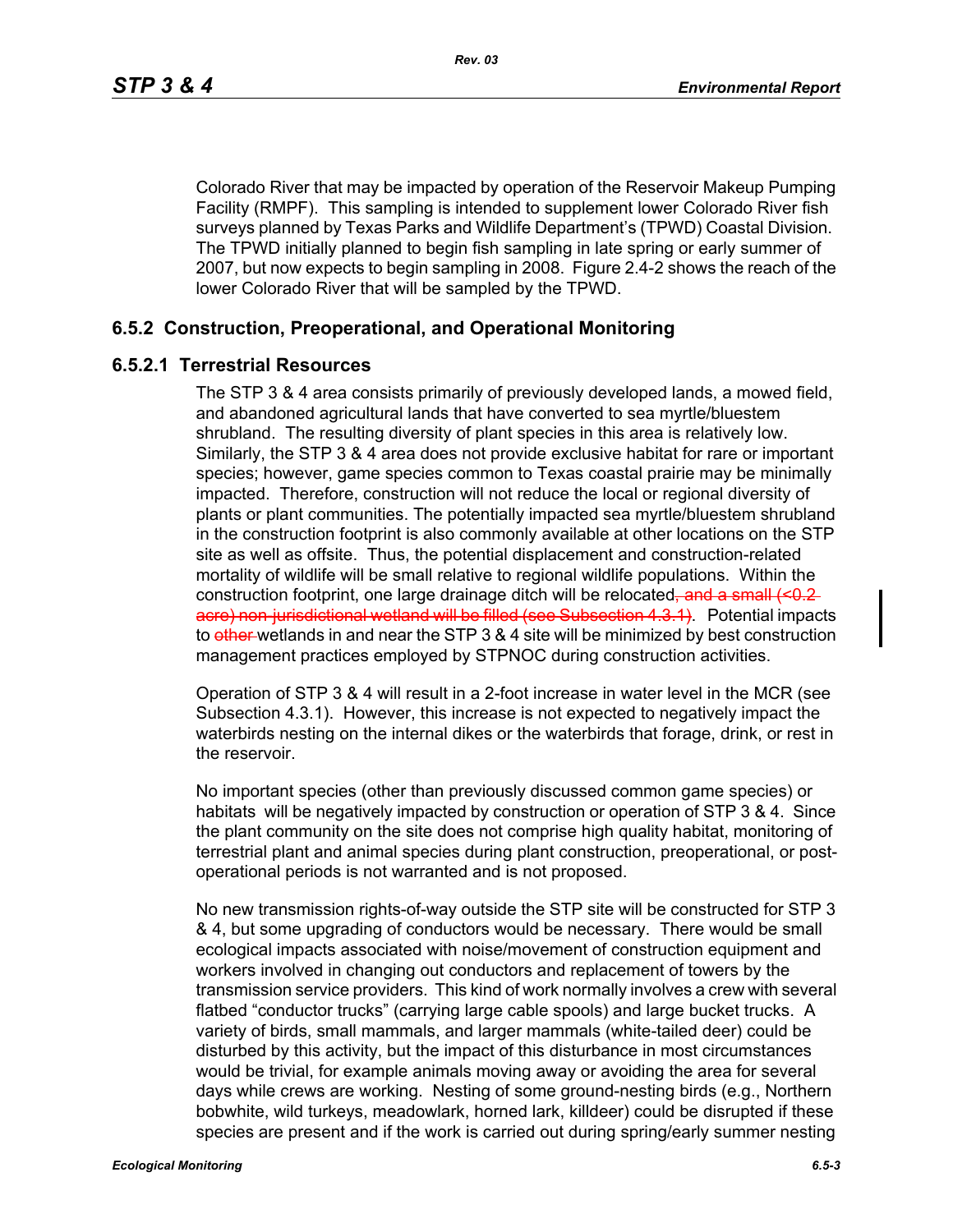period. If work were carried out in non-nesting periods, impacts to ground-nesting birds could be avoided. Considering the relatively small amount of ground activity necessary for construction activities and the availability of alternative ground-nesting land, the impact is expected to be SMALL. Given the low level of anticipated impacts, monitoring is not warranted or proposed.

## **6.5.2.2 Aquatic Resources**

As discussed in Subsection 4.3.2, construction of STP 3 & 4 will require filling a small, non-jurisdictional wetland and could impact several other-small drainages in the construction area. It is possible that some disturbed soil from construction sites could be deposited as sediment in onsite wetlands, ditches, sloughs, and impoundments with storm water runoff. However, best construction management practices would reduce the amount of erosion and sedimentation associated with construction, and would limit impacts to aquatic communities in down-gradient water bodies. A Storm Water Pollution Prevention Plan that specifies methods for control of erosion and sedimentation will be in place before construction in accordance with Texas Commission of Environmental Quality guidelines (Reference 6.5-2). Given that no rare or unique aquatic species have been identified in the construction zone and any adverse impacts from construction will be small, localized, and temporary, STPNOC concludes that no monitoring of aquatic communities in the construction area is warranted.

Impacts of the STP 1 & 2 RMPF on aquatic communities were evaluated in the 1970s and 1980s (see Subsection 5.3.1), addressing NRC concerns about potential impingement and entrainment impacts during both wet (high-river flow) and dry (lowriver flow) periods. These studies encompass the range of Colorado River flow and salinity conditions. Because the historical studies cover the range of flow and salinity conditions experienced at the STP site and address impacts to both wet-year fish assemblages (more freshwater species) and dry-year fish assemblages (more marine/estuarine species), STPNOC believes no additional studies of impingement and entrainment are necessary. Impacts from STP 3 & 4 may be conservatively extrapolated from existing studies, adjusting for the additional volume of water pumped from the Colorado River to the MCR. Because the impacts of the STP RMPF have been assessed under a range of operating conditions and long-term monitoring of Matagorda Bay fish and shellfish populations suggests that STP 1 & 2 have had little or no impact on these populations (see Subsections 2.4.2 and 5.3.1), STPNOC has concluded that no additional aquatic monitoring is warranted.

As discussed in Subsections 5.3.1 and 5.3.2, no protected aquatic species should be affected by operation of STP 3 & 4. Some commercially and recreationally important finfish and shellfish (e.g., brown shrimp, blue crab, striped mullet, red drum) may be impinged or entrained at the RMPF during periods of low Colorado River stream flow. However, impacts are expected to be minimized because STPNOC diverts river water for MCR makeup during high-flow periods when these species are not present. Impingement and entrainment losses would be SMALL in any case, and would not destabilize important fish or shellfish communities, as demonstrated (see Subsections 2.4.2 and 5.3.1) by stable or expanding populations downstream in Matagorda Bay.